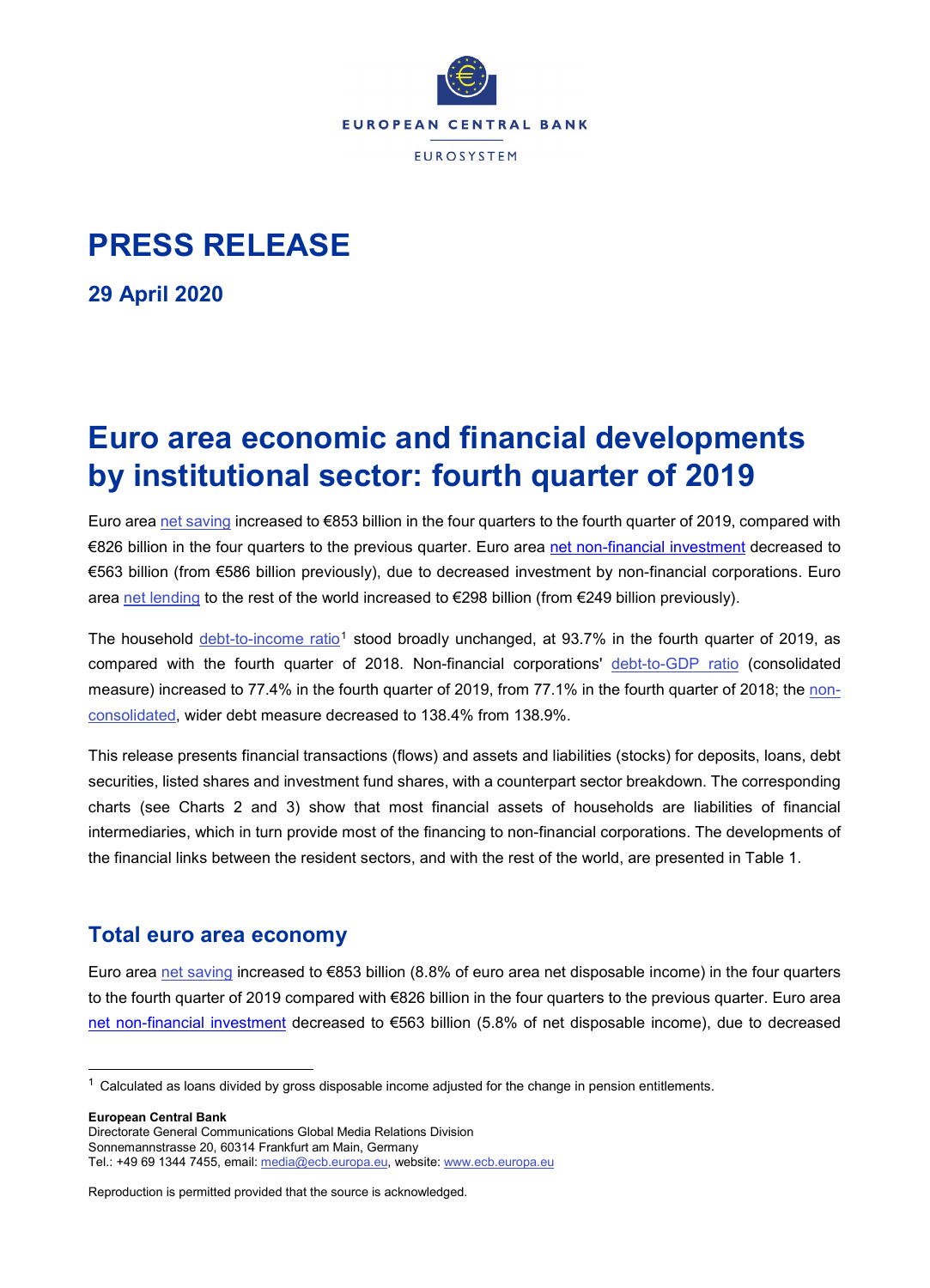Euro area economic and financial developments by institutional sector: fourth quarter of 2019

investment by non-financial corporations, while net investment by households, financial corporations and government were broadly unchanged.

Euro area [net lending](http://sdw.ecb.europa.eu/quickview.do?SERIES_KEY=332.QSA.Q.N.I8.W0.S1.S1._Z.B.B9._Z._Z._Z.XDC._T.S.V.N._T) to the rest of the world increased to €298 billion (from €249 billion previously) reflecting the increased net saving and the decreased net non-financial investment. Net borrowing by non-financial corporations decreased to €22 billion (that is -0.2% of net disposable income, after -0.5% in the previous quarter). Net lending by financial corporations (€107 billion and 1.1% of net disposable income) and by households (€290 billion and 3.0% of net disposable income) remained broadly stable. In addition to the increase in net lending by the total private sector, the increase in the euro area net lending was also supported by a decrease in net borrowing by the government sector (-0.8% of net disposable income, after -1.0% previously).



#### (EUR billions, four-quarter sums)



Financial transactions can be presented with a counterpart sector breakdown for deposits, loans, debt securities, listed shares and investment fund shares (see Table 1). In 2019 the largest transactions in these financial instruments within the euro area were financial investments between other MFIs<sup>[2](#page-1-0)</sup> (€434 billion), financial investments of households with other MFIs (€350 billion), mostly in the form of deposits, and financing received by households from other MFIs (€199 billion) in the form of loans. Financial transactions with the rest of the world were largest for investment funds, both regarding financial investment by euro area investment funds in instruments issued by the rest of the world (€318 billion) as well as financing received from the rest of the world (€253 billion).

**European Central Bank** Directorate General Communications Global Media Relations Division Sonnemannstrasse 20, 60314 Frankfurt am Main, Germany Tel.: +49 69 1344 7455, email[: media@ecb.europa.eu,](mailto:media@ecb.europa.eu) website[: www.ecb.europa.eu](http://ecb.europa.eu/)

<span id="page-1-0"></span> <sup>2</sup> Other MFIs include banks and money market funds but exclude the Eurosystem.

Reproduction is permitted provided that the source is acknowledged.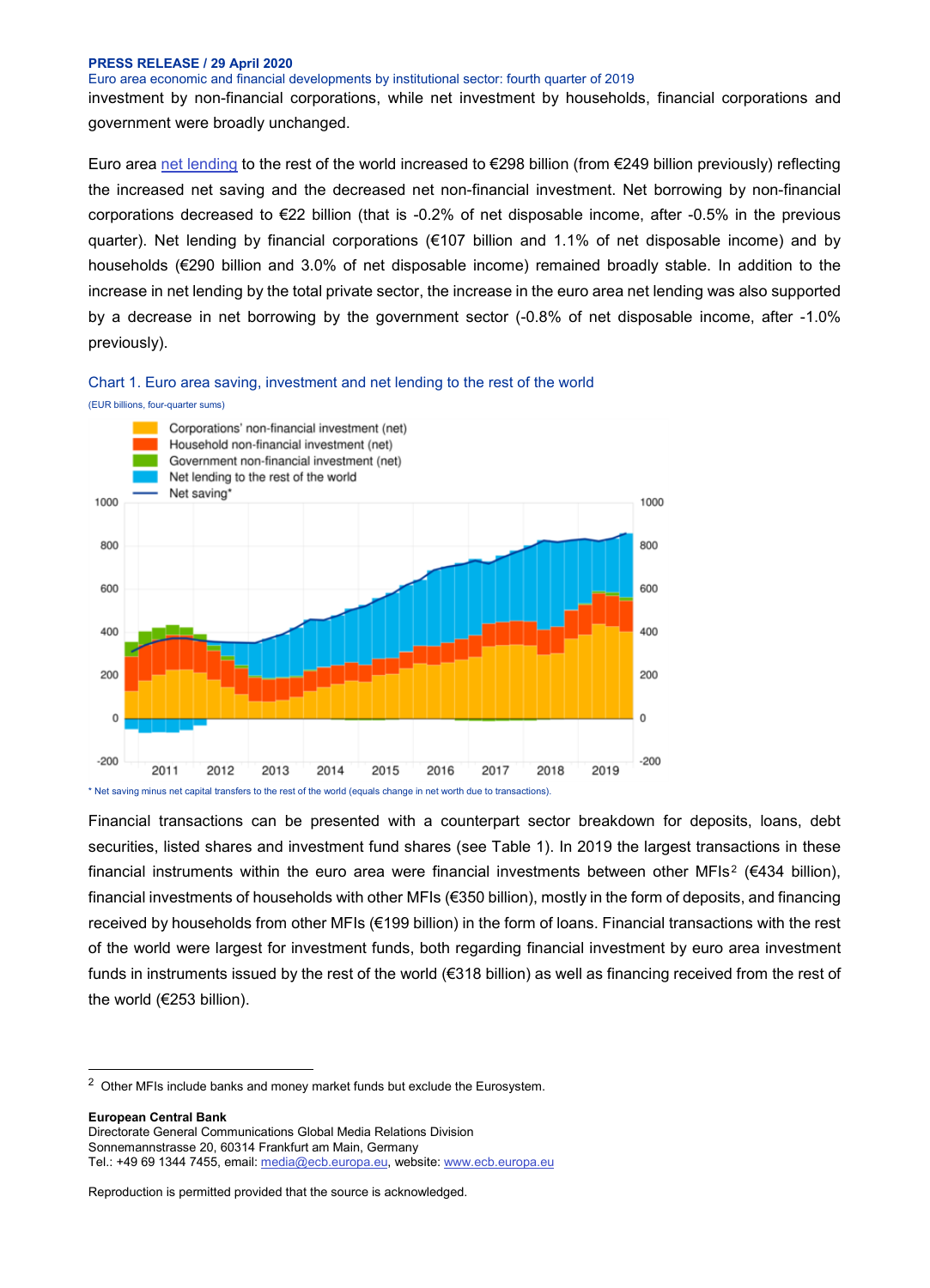÷.

Euro area economic and financial developments by institutional sector: fourth quarter of 2019 Table 1. Selected financial transactions\* between sectors and with the rest of the world

(EUR billions, four-quarter sums, 2019)

|                      |                                 | <b>Financing</b> |                               |              |                |                     |                                 |                           |                     |            |                      |
|----------------------|---------------------------------|------------------|-------------------------------|--------------|----------------|---------------------|---------------------------------|---------------------------|---------------------|------------|----------------------|
|                      |                                 | Households       | Non-financial<br>corporations | Eurosystem   | Other MFIs     | Investment<br>funds | Other financial<br>institutions | Insurance<br>corporations | Pension funds       | Government | Rest of the<br>world |
| Financial investment | Households                      | $\pmb{0}$        | $-26$                         | $\mathsf 0$  | 350            | 40                  | 12                              | $-1$                      | $\mathsf{O}\xspace$ | $-19$      | $\mathsf{O}\xspace$  |
|                      | Non-financial<br>corporations   | $\mathbf 0$      | 18                            | $\mathbf{1}$ | 150            | $\overline{4}$      | 36                              | $-4$                      | $\mathsf 0$         | $-14$      | 10                   |
|                      | Eurosystem                      | $\mathbf{3}$     | $\sqrt{5}$                    | $-84$        | $-115$         | $\overline{2}$      | $\overline{2}$                  | $\mathbf 0$               | $\mathbf{0}$        | $-46$      | 19                   |
|                      | Other MFIs                      | 199              | 169                           | $-28$        | 434            | 11                  | 45                              | 18                        | $\overline{2}$      | $-63$      | 126                  |
|                      | Investment<br>funds             | $\overline{7}$   | 26                            | $\mathbf 0$  | 20             | 107                 | 46                              | $\overline{1}$            | $\mathsf 0$         | $-28$      | 318                  |
|                      | Other financial<br>institutions | 23               | $-46$                         | 5            | 43             | 35                  | $-94$                           | $-6$                      | 9                   | 33         | $-4$                 |
|                      | Insurance<br>corporations       | $\overline{2}$   | 13                            | $\mathsf 0$  | $-13$          | 82                  | 40                              | 10                        | $\mathbf{0}$        | 32         | 49                   |
|                      | <b>Pension funds</b>            | $\mathbf{0}$     | 8                             | $\mathbf{0}$ | $\overline{4}$ | 24                  | $6\phantom{1}$                  | $\mathsf{O}\xspace$       | $\mathbf{0}$        | 26         | 37                   |
|                      | Government                      | $-4$             | $\boldsymbol{9}$              | $-36$        | 46             | 18                  | $\pmb{0}$                       | $\overline{1}$            | $\mathbf{1}$        | 18         | $-3$                 |
|                      | Rest of the<br>world            | 5                | 89                            | $-153$       | $-26$          | 253                 | $-28$                           | $\,6\,$                   | $\mathsf 0$         | 192        | n/a                  |
| Legend               |                                 |                  |                               |              |                |                     |                                 |                           |                     |            |                      |
| $-200$               | $-150$                          | $-50$<br>$-100$  | 0                             | 50           | 100            | 150                 | 200                             | 250                       | 300                 | 350<br>400 | 450                  |

\* Financial instruments for which the counterpart sector breakdown is available: deposits, loans, debt securities, listed shares and investment fund shares/units

## **Households**

The annual growth rate of household [financial investment](http://sdw.ecb.europa.eu/browseTable.do?dc=&type=series&cv=&ec=&rc=&node=SEARCHRESULTS&oc=&df=&q=QSA.Q.N.I8.W0.S1M.S1.N.A.F.F._Z._Z.XDC._T.S.V.N._T%20QSA.Q.N.I8.W0.S1M.S1.N.A.LE.F._Z._Z.XDC._T.S.V.N._T&pb=&SERIES_KEY=332.QSA.Q.N.I8.W0.S1M.S1.N.A.F.F._Z._Z.XDC._T.S.V.N._T&SERIES_KEY=332.QSA.Q.N.I8.W0.S1M.S1.N.A.LE.F._Z._Z.XDC._T.S.V.N._T) stood at an unchanged rate of 2.6% in the fourth quarter of 2019, with most of its components also showing rather stable annual rates of growth (see Table 2).

Households were overall net sellers of listed shares. Net sales of listed shares of non-financial-corporations and MFIs were only partly compensated by net purchases of listed shares of other financial institutions and the rest of the world sector (i.e. shares issued by non-residents). Households continued to sell debt securities (in net terms) issued by MFIs and general government, as well as non-financial corporations (see [Table 2.2.](http://sdw.ecb.europa.eu/web/generator/prl/pr_qsa_0201_2019q4.pdf)  [in the Annex\)](http://sdw.ecb.europa.eu/web/generator/prl/pr_qsa_0201_2019q4.pdf).

**European Central Bank** Directorate General Communications Global Media Relations Division Sonnemannstrasse 20, 60314 Frankfurt am Main, Germany Tel.: +49 69 1344 7455, email[: media@ecb.europa.eu,](mailto:media@ecb.europa.eu) website[: www.ecb.europa.eu](http://ecb.europa.eu/)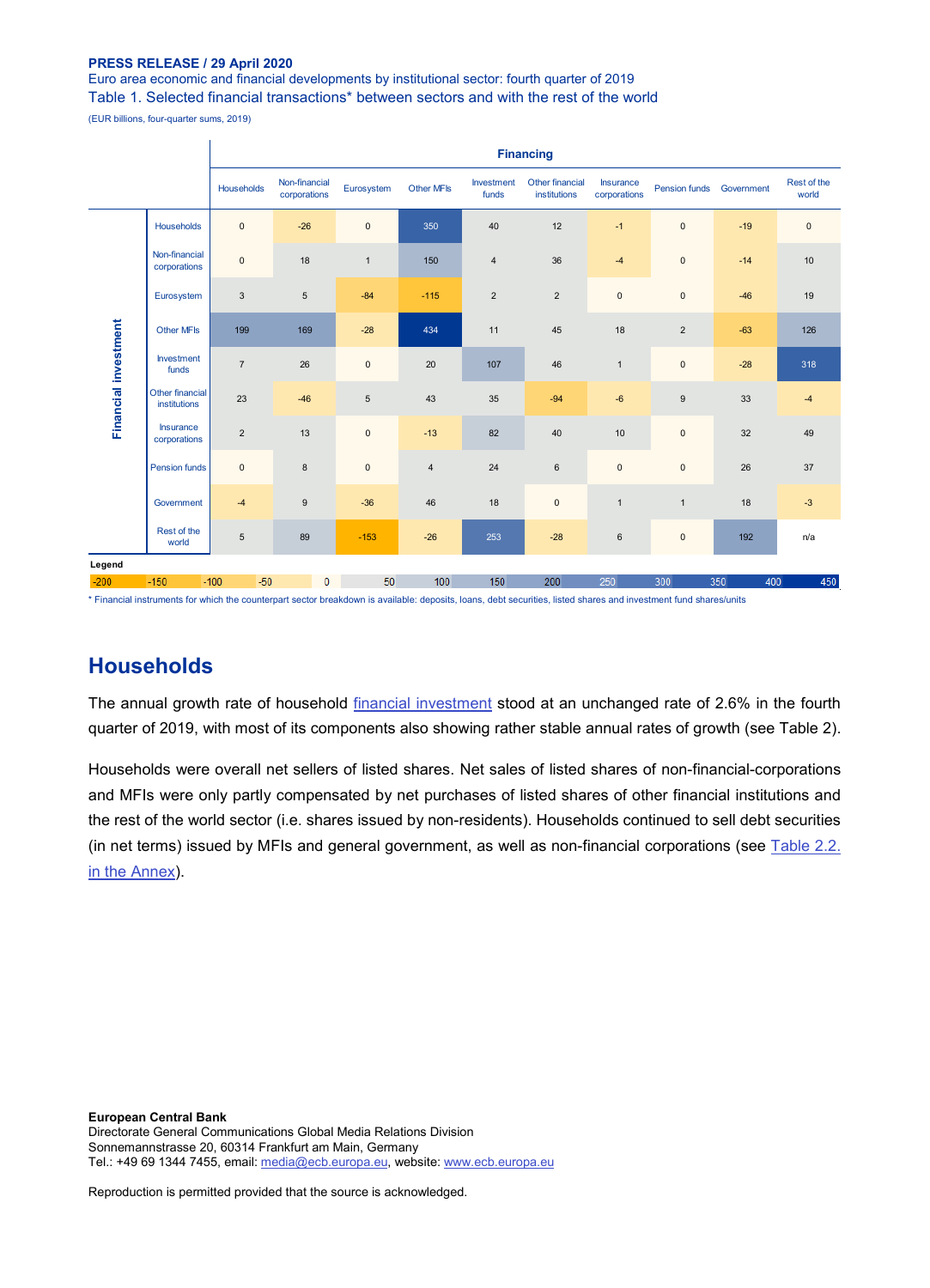Euro area economic and financial developments by institutional sector: fourth quarter of 2019 Table 2. Financial investments and financing of households, main items

(annual growth rates)

|                              |         | <b>Financial transactions</b> |         |         |         |  |  |  |
|------------------------------|---------|-------------------------------|---------|---------|---------|--|--|--|
|                              | 2018 Q4 | 2019 Q1                       | 2019 Q2 | 2019 Q3 | 2019 Q4 |  |  |  |
| <b>Financial investment*</b> | $2.2\,$ | 2.4                           | 2.5     | 2.6     | 2.6     |  |  |  |
| Currency and deposits        | 4.1     | 4.8                           | 5.0     | 5.3     | 5.1     |  |  |  |
| Debt securities              | $-3.2$  | 2.1                           | $-1.4$  | $-7.5$  | $-8.6$  |  |  |  |
| Shares and other equity      | 0.7     | $-0.3$                        | 0.1     | 0.1     | 0.3     |  |  |  |
| Life insurance and pension   | 2.2     | 2.3                           | 2.5     | 2.7     | 2.6     |  |  |  |
| schemes                      |         |                               |         |         |         |  |  |  |
| Financing**                  | 3.2     | 3.6                           | 3.5     | 4.0     | 3.9     |  |  |  |
| Loans                        | 3.3     | 3.4                           | 3.3     | 3.5     | 3.5     |  |  |  |

\* Items not shown include: loans granted, prepayments of insurance premiums and reserves for outstanding claims and other accounts receivable.

\*\* Items not shown include: financial derivatives net liabilities, pension schemes and other accounts payable.

Chart 2 below shows the stock of selected households' financial assets (in dark blue) vis-à-vis counterpart sectors.<sup>[3](#page-3-0)</sup> At the end of 2019, households' financial assets with a counterpart sector breakdown were mostly liabilities of financial intermediaries such as MFIs (66% of outstanding amounts) and investment funds (20%). Direct holdings of financial assets issued by non-financial corporations (7%), government (3%) and the rest of the world (3%), e.g. in the form of listed shares and debt securities, represented much lower shares of households' financial assets.

Chart 2. Households' financial assets by counterpart sector; selected financial instruments\* (EUR billions, 2019 end of period stocks)



\* Financial instruments for which the counterpart sector breakdown is available: deposits, loans, debt securities, listed shares and investment fund shares/units.

#### **European Central Bank**

Directorate General Communications Global Media Relations Division Sonnemannstrasse 20, 60314 Frankfurt am Main, Germany Tel.: +49 69 1344 7455, email[: media@ecb.europa.eu,](mailto:media@ecb.europa.eu) website[: www.ecb.europa.eu](http://ecb.europa.eu/)

<span id="page-3-0"></span><sup>&</sup>lt;sup>3</sup> This excludes relevant financial instruments such as unlisted shares, other equity, life insurance and annuity entitlements, pension schemes and other accounts payable for which the counterpart sector breakdown is not available.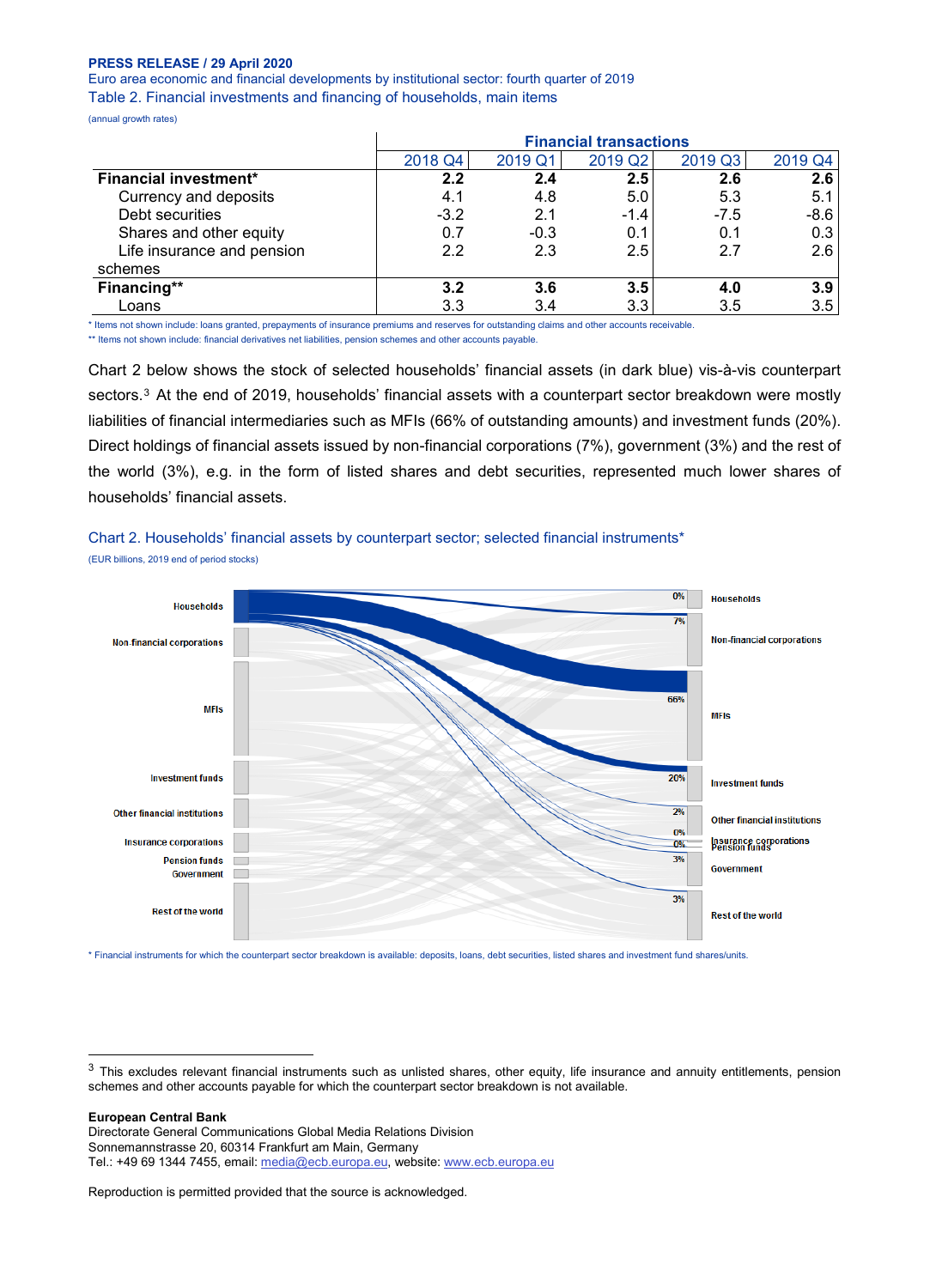Euro area economic and financial developments by institutional sector: fourth quarter of 2019

The household [debt-to-income ratio](http://sdw.ecb.europa.eu/browseTable.do?org.apache.struts.taglib.html.TOKEN=18d6c603977d19e160caeb4c6b77158f&df=true&ec=1&dc=&oc=0&pb=1&rc=0&DATASET=0&removeItem=&removedItemList=&mergeFilter=&activeTab=QSA&showHide=&MAX_DOWNLOAD_SERIES=500&SERIES_MAX_NUM=50&node=SEARCHRESULTS&q=QSA.Q.N.I8.W0.S1M.S1.N.L.LE.F4.T._Z.XDC_R_B6GA_CY._T.S.V.N._T&type=series&legendRef=reference&SERIES_KEY_checkall=on&SERIES_KEY=332.QSA.Q.N.I8.W0.S1M.S1.N.L.LE.F4.T._Z.XDC_R_B6GA_CY._T.S.V.N._T)[4](#page-4-0) stayed broadly unchanged at 93.7% in the fourth quarter of 2019, as disposable income grew at a similar rate as the outstanding amount of loans to households. The household [debt-to-GDP ratio](http://sdw.ecb.europa.eu/browseTable.do?org.apache.struts.taglib.html.TOKEN=9e5ffd7875878d5082ca0f8d28193ebf&df=true&ec=1&dc=&oc=0&pb=1&rc=0&DATASET=0&removeItem=&removedItemList=&mergeFilter=&activeTab=QSA&showHide=&MAX_DOWNLOAD_SERIES=500&SERIES_MAX_NUM=50&node=SEARCHRESULTS&q=QSA.Q.N.I8.W0.S1M.S1.N.L.LE.F4.T._Z.XDC_R_B1GQ_CY._T.S.V.N._T&type=series&SERIES_KEY=332.QSA.Q.N.I8.W0.S1M.S1.N.L.LE.F4.T._Z.XDC_R_B1GQ_CY._T.S.V.N._T) slightly increased to 57.9% in the fourth quarter of 2019 from 57.7% in the fourth quarter of 2018.

## **Non-financial corporations**

In the fourth quarter of 2019, the annual growth of [financing](http://sdw.ecb.europa.eu/quickview.do?SERIES_KEY=332.QSA.Q.N.I8.W0.S11.S1.N.L.F.F._Z._Z.XDC._T.S.V.N._T) of non-financial corporations increased to 1.7%, after 1.4% in the previous quarter, mainly due to increased financing in the form of equity and, to a lesser extent, loans (see Table 3 below). The annual growth rate of loan financing increased to 1.8% from 1.6% previously, as the growth of intercompany loans turned positive, which was only partially offset by a slower increase in loans from MFIs and the rest of the world, as well as the growth rate of loans from non-MFI financial institutions turning negative (see [Table 3.2. in the Annex\)](http://sdw.ecb.europa.eu/web/generator/prl/pr_qsa_0201_2018q4.pdf).<sup>[5](#page-4-1)</sup>

|                               | <b>Financial transactions</b> |         |         |         |         |  |  |
|-------------------------------|-------------------------------|---------|---------|---------|---------|--|--|
|                               | 2018 Q4                       | 2019 Q1 | 2019 Q2 | 2019 Q3 | 2019 Q4 |  |  |
| Financing*                    | 1.6                           | 1.6     | 1.3     | 1.4     | 1.7     |  |  |
| Debt securities               | 4.3                           | 4.7     | 5.5     | 5.8     | 5.9     |  |  |
| Loans                         | 2.9                           | 2.0     | 1.9     | 1.6     | 1.8     |  |  |
| Shares and other equity       | 0.7                           | 0.8     | 0.7     | 0.9     | 1.5     |  |  |
| Trade credits and advances    | 2.5                           | 2.2     | $-0.0$  | 0.1     | 0.3     |  |  |
| <b>Financial investment**</b> | 2.4                           | 2.3     | 1.6     | 1.7     | 2.2     |  |  |
| Currency and deposits         | 4.4                           | 5.6     | 5.3     | 6.2     | 5.8     |  |  |
| Debt securities               | 2.1                           | $-2.6$  | $-7.2$  | $-3.2$  | $-6.9$  |  |  |
| Loans                         | 2.2                           | 1.5     | 1.2     | 0.4     | 1.2     |  |  |
| Shares and other equity       | 1.8                           | 1.9     | 1.7     | 1.8     | 2.4     |  |  |

Table 3. Financial investments and financing of non-financial corporations, main items (annual growth rates)

\* Items not shown include: pension schemes, other accounts payable, financial derivative's net liabilities and deposits.

\*\* Items not shown include: other accounts receivable and prepayments of insurance premiums and reserves for outstanding claims.

Non-financial corporations' [debt-to-GDP ratio](http://sdw.ecb.europa.eu/browseTable.do?org.apache.struts.taglib.html.TOKEN=00940fc748a2fc3b6679e48a4adcecd3&df=true&ec=1&dc=&oc=0&pb=1&rc=0&DATASET=0&removeItem=&removedItemList=&mergeFilter=&activeTab=QSA&showHide=&MAX_DOWNLOAD_SERIES=500&SERIES_MAX_NUM=50&node=SEARCHRESULTS&q=QSA.Q.N.I8.W0.S11.S1.C.L.LE.F3T4.T._Z.XDC_R_B1GQ_CY._T.S.V.N._T+&type=series&legendRef=reference&SERIES_KEY=332.QSA.Q.N.I8.W0.S11.S1.C.L.LE.F3T4.T._Z.XDC_R_B1GQ_CY._T.S.V.N._T) (consolidated measure) increased to 77.4% in the fourth quarter of 2019, from 77.1% in the fourth quarter of 2018; the [non-consolidated,](http://sdw.ecb.europa.eu/browseTable.do?org.apache.struts.taglib.html.TOKEN=ed86250cef32ef2469e6acdcd7c52f74&df=true&ec=1&dc=&oc=0&pb=1&rc=0&DATASET=0&removeItem=&removedItemList=&mergeFilter=&activeTab=QSA&showHide=&MAX_DOWNLOAD_SERIES=500&SERIES_MAX_NUM=50&node=SEARCHRESULTS&q=QSA.Q.N.I8.W0.S11.S1.N.L.LE.FPT.T._Z.XDC_R_B1GQ_CY._T.S.V.N._T+&type=series&SERIES_KEY=332.QSA.Q.N.I8.W0.S11.S1.N.L.LE.FPT.T._Z.XDC_R_B1GQ_CY._T.S.V.N._T) wider debt measure decreased to 138.4% from 138.9%.

Chart 3 below shows the non-financial corporations' debt (in dark blue) vis-à-vis counterpart sectors. At the end of 2019, the non-financial corporations' debt in the form of loans and debt securities was held primarily by MFIs (35%), other non-financial corporations (28%), the rest of the world (15%) and other financial institutions (12%).

#### **European Central Bank**

<span id="page-4-0"></span> <sup>4</sup> Calculated as loans divided by gross disposable income adjusted for the change in pension entitlements.

<span id="page-4-1"></span><sup>5</sup> Loan financing comprises loans granted by all euro area sectors (in particular MFIs, non-monetary financial institutions and other nonfinancial corporations) and by creditors that are not resident in the euro area.

Directorate General Communications Global Media Relations Division Sonnemannstrasse 20, 60314 Frankfurt am Main, Germany Tel.: +49 69 1344 7455, email[: media@ecb.europa.eu,](mailto:media@ecb.europa.eu) website[: www.ecb.europa.eu](http://ecb.europa.eu/)

Reproduction is permitted provided that the source is acknowledged.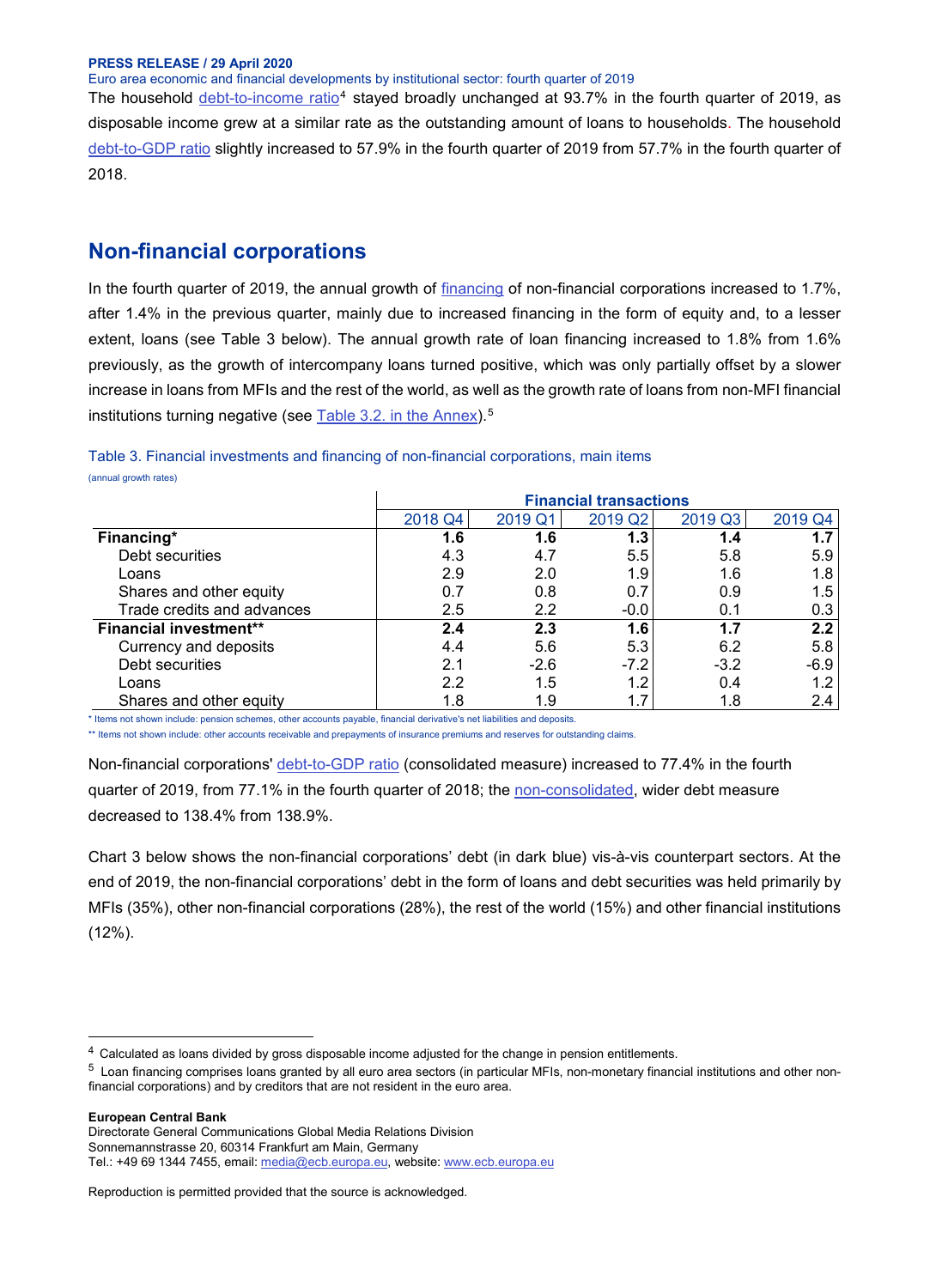Euro area economic and financial developments by institutional sector: fourth quarter of 2019 Chart 3. The main components of NFC debt (loans and debt securities) by counterpart sector

(EUR billions, 2019 end of period stocks)



## **Annexes**

#### **[Tables](http://sdw.ecb.europa.eu/web/generator/prl/pr_qsa_0201_2019q4.pdf)**

**[Charts](http://sdw.ecb.europa.eu/web/generator/prl/pr_qsa_0202_2019q4.pdf)** 

**For media queries, please contact [Philippe Rispal,](mailto:Philippe.Rispal@ecb.europa.eu) tel.: +49 69 1344 5482.**

### **Notes**

These data come from a second release of quarterly euro area sector accounts from the European Central Bank (ECB) and Eurostat, the statistical office of the European Union. This release incorporates revisions and completed data for all sectors compared with the first quarterly release on "Euro area households and non-financial corporations" of 7 April 2020.

The debt-to-GDP (or debt-to-income) ratios are calculated as the outstanding amount of debt in the reference quarter divided by the sum of GDP (or income) in the four quarters to the reference quarter. The ratio of non-financial transactions (e.g. savings) as a percentage of income or GDP is calculated as sum of the four quarters to the reference quarter for both numerator and denominator.

**European Central Bank** Directorate General Communications Global Media Relations Division Sonnemannstrasse 20, 60314 Frankfurt am Main, Germany Tel.: +49 69 1344 7455, email[: media@ecb.europa.eu,](mailto:media@ecb.europa.eu) website[: www.ecb.europa.eu](http://ecb.europa.eu/)